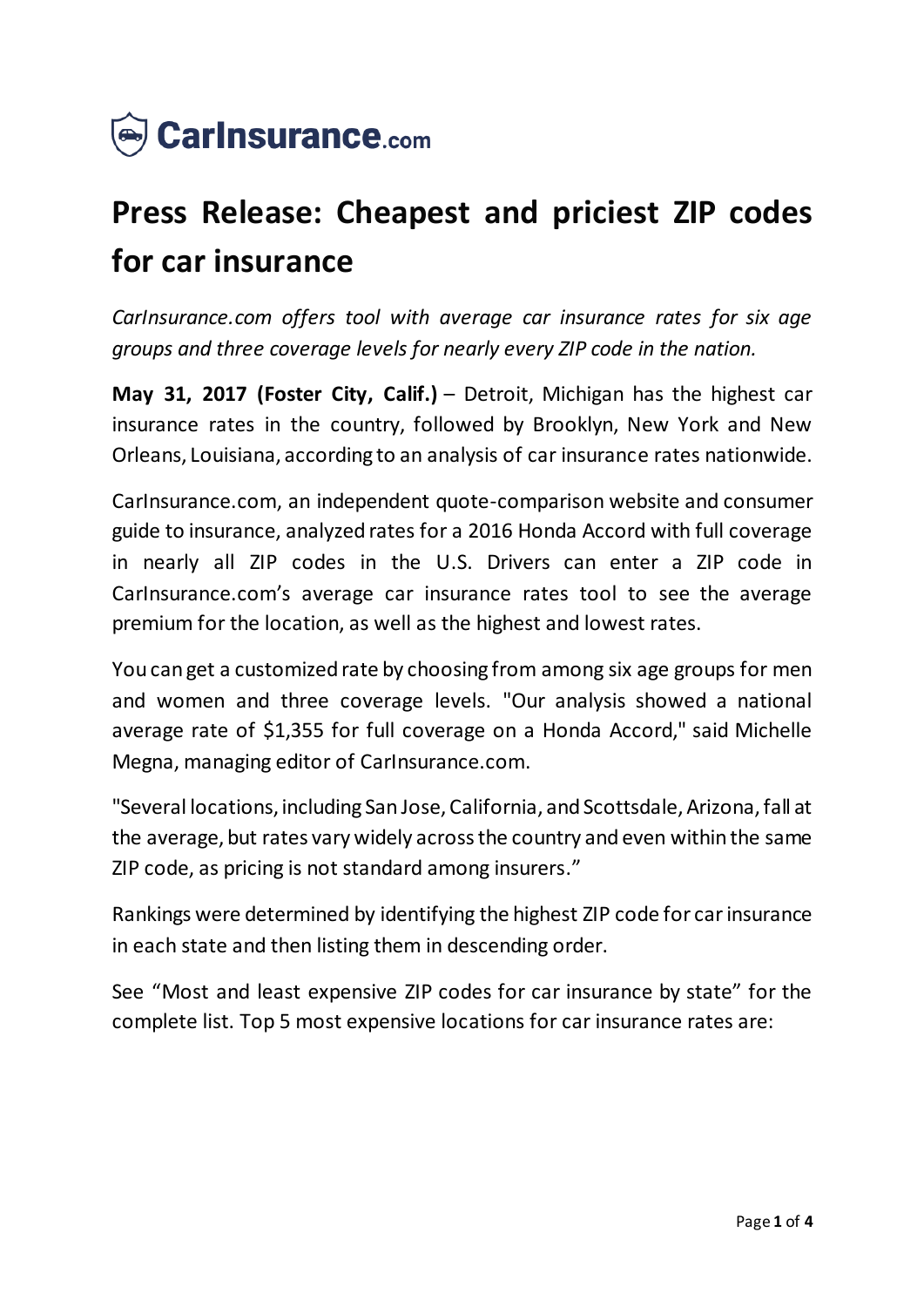| <b>ZIP Code</b>                      | <b>Highest Average</b><br>Premium | % Above State Average                       |
|--------------------------------------|-----------------------------------|---------------------------------------------|
| Detroit, Michigan: 48227             | \$7,415                           | 199 % more than state<br>average of \$2,484 |
| Brooklyn, New York:<br>11212         | \$4,440                           | 152% more than state<br>average of $$1,759$ |
| New Orleans, Louisiana:<br>70117     | \$3,747                           | 71% more than state<br>average of $$2,190$  |
| Coral Gables, Florida:<br>33135      | \$3,310                           | 82% more than state<br>average of \$1,823   |
| Philadelphia,<br>Pennsylvania: 19132 | \$3,189                           | 110% more than state<br>average of $$1,522$ |

Many factors go into calculating car insurance rates, but a driver's location is typically used to kick off the process.

ZIP codes are judged to have different risk levels based on the number and severity of car insurance claims within the area. From there, car insurance companies create the base rate used as the starting point for drivers buying coverage, and then add other pricing factors such as the driver's age, driving record and type of car.

Every car insurance company has its own base rate and does its own calculations, which is why it's important to comparison shop to get the best car insurance rates. "If you don't compare rates, you can wind up overpaying by hundreds of dollars, said Megna. "Let's look at Scottsdale, Arizona, ZIP code 85262 as an example, because it has the same average rate as the nation.

The difference between the highest and lowest rate among six insurers in this case is \$863. So if you don't shop around, and take the policies priced on the higher end of the range, you can be out around \$800."

Rankings for the cheapest ZIP code were in ascending order from lowest premium. Top least expensive locations for car insurance rates are: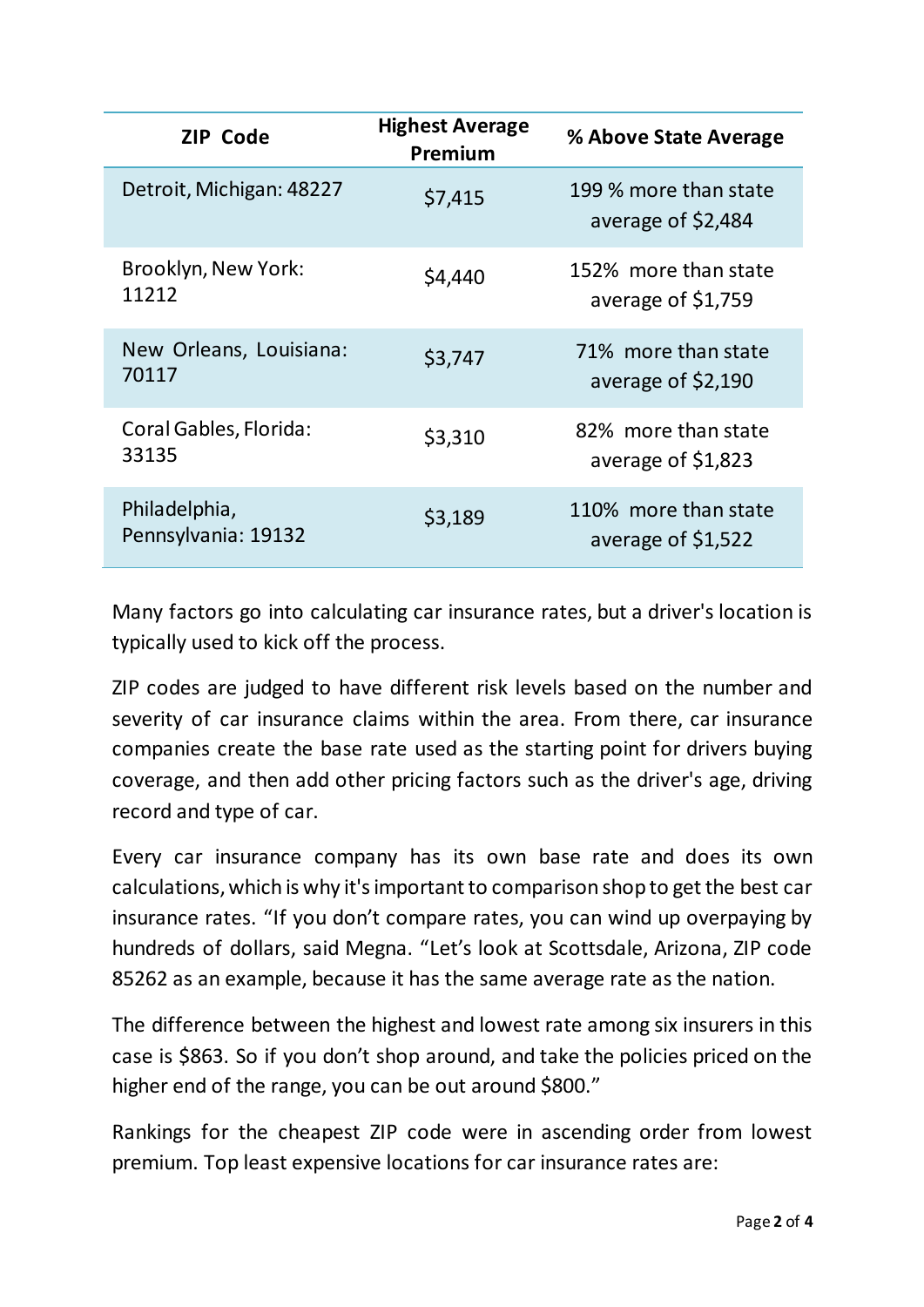| <b>ZIP Code</b>                                           | <b>Lowest Average</b><br>Premium | % Below State Average                      |
|-----------------------------------------------------------|----------------------------------|--------------------------------------------|
| Fremont, Ohio: 43420, and<br>Coldwater, Ohio: 45828 (tie) | \$804                            | 16% less than state<br>average of \$952    |
| Swannanoa, North Carolina:<br>28778                       | \$813                            | 15% less than state<br>average of \$960    |
| Normal, Illinois: 61761                                   | \$818                            | 18% less than state<br>average of $$1,004$ |
| Blacksburg, Virginia: 24060                               | \$819                            | 16% less than state<br>average of \$972    |
| Lafayette, Indiana: 47901                                 | \$838                            | 13% less than state<br>average of \$964    |

## **Read the full article and methodology at:**

[https://www.carinsurance.com/Articles/car-insurance-rate-comparison.asp](https://www.carinsurance.com/Articles/car-insurance-rate-comparison.aspx)x

## **About CarInsurance.com**

[CarInsurance.com](https://www.carinsurance.com/), an independent quote comparison website, has been offering drivers expert advice about the different types of car insurance and how to shop for them since 2003.

Using a combination of industry expertise and information drawn from thousands of online quotes delivered without obligation each month, CarInsurance.com is a source for unbiased answers and data about what consumers should expect from an insurance policy.

The site lets consumers compare multiple car insurance quotes online and purchase a policy online in minutes. CarInsurance.com is owned and operated by QuinStreet, Inc. (NASDAQ: *QNST*), one of the largest Internet marketing and media companies in the world.